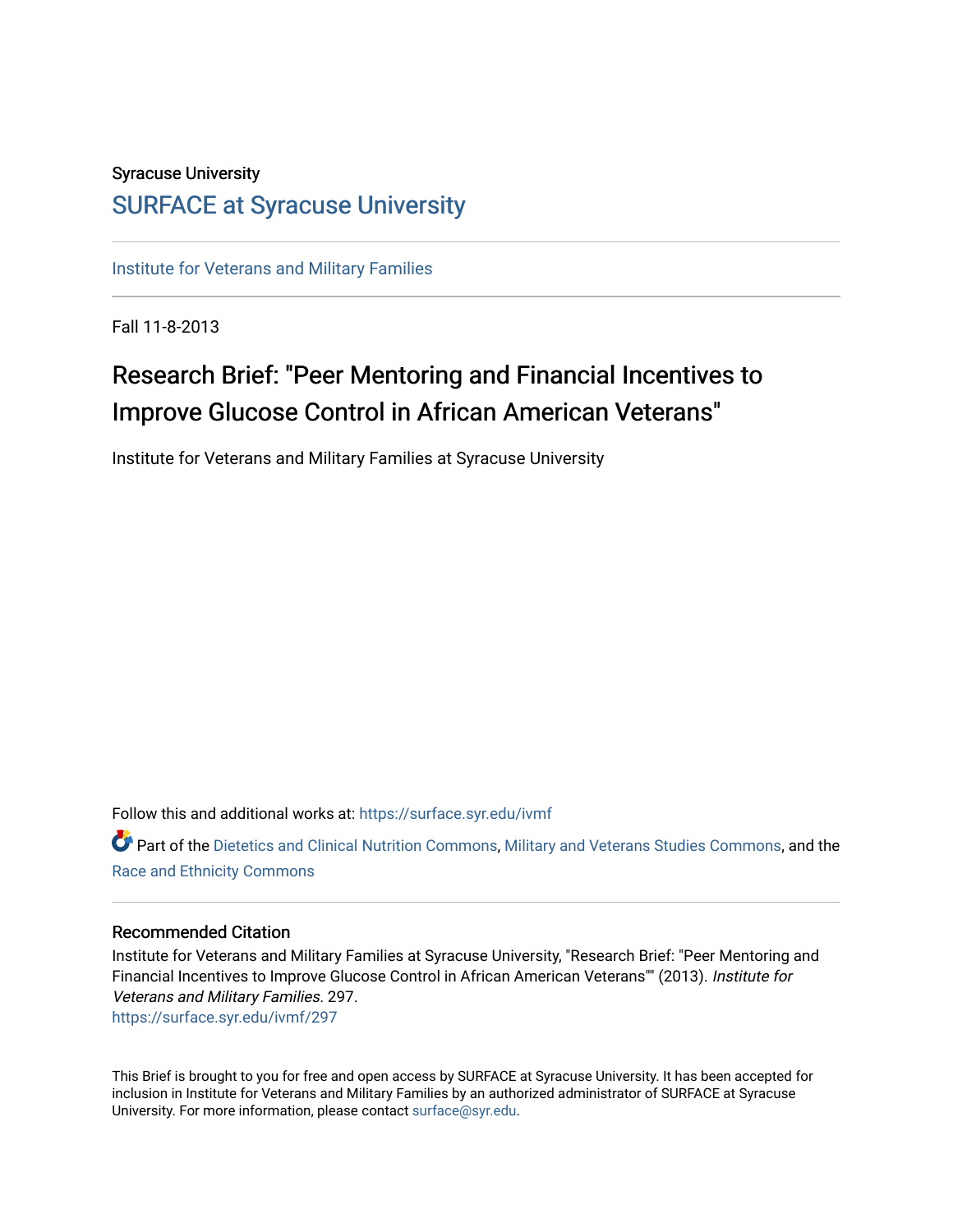# Research Brief

# Peer Mentoring and Financial Incentives to Improve Glucose Control in African American Veterans

PUBLICATION: *Annals of Internal Medicine* (2012); *156* (6), 416-424.

**PUBLICATION TYPE:** Peer-Reviewed Journal Article

**SYRACUSE UNIVERSITY** 

**INSTITUTE for VETERANS**<br>and **MILITARY FAMILIES** JPMorgan Chase & Co., Founding Partner

KEYWORDS: African American veterans, diabetes management, peer mentoring, financial incentives

### RESEARCH HIGHLIGHTS:

- Despite current available information on diabetes control and prevention, African Americans tend to have a higher occurrence of diabetes. In this study, researchers explored whether peer mentoring and financial incentives help older African American veterans with diabetes improve their glucose control.
- Veterans who were part of the peer mentoring group had larger differences in their hemoglobin A1c (HbA1c) levels, which are measures of blood sugar, compared to the veterans in the financial incentive group and the control group (On average, HbA1c levels decreased by 1.1% in the peer mentoring group, versus 0.1% for the control group and 0.6% for the financial incentive group).
- Peer mentoring programs appear to be effective, even without face-to-face interactions. Several factors might have contributed to the success of the peer mentoring program, including the camaraderie between participants, the education provided on glucose management, and the sharing of life experiences by mentors.

AUTHORS: Judith A. Long, M.D.; Erica C. Jahnle, B.A.; Diane M. Richardson, Ph.D.; George Loewenstein, Ph.D.; Kevin G. Volpp, M.D., Ph.D.

 $f y$  in  $+$ 

### ABSTRACT:

"*Background*: Compared with white persons, African Americans have a greater incidence of diabetes, decreased control, and higher rates of microvascular complications. A peer mentorship model could be a scalable approach to improving control in this population and reducing disparities in diabetic outcomes. *Objective*: To determine whether peer mentors or financial incentives are superior to usual care in helping African American veterans decrease their hemoglobin A1c (HbA1c) levels. *Design*: A 6-month randomized, controlled trial. (ClinicalTrials.gov registration number: NCT01125956) *Setting*: Philadelphia Veterans Affairs Medical Center. *Patients*: African American veterans aged 50 to 70 years with persistently poor diabetes control. *Intervention*: 118 patients were randomly assigned to 1 of 3 groups: usual care, a peer mentoring group, and a financial incentives group. Usual care patients were notified of their starting HbA1c level and recommended goals for HbA1c. Those in the peer mentoring group were assigned a mentor who formerly had poor glycemic control but now had good control (HbA1c level ≤7.5%). The mentor was asked to talk with the patient at least once per week. Peer mentors were matched by race, sex, and age. Patients in the financial incentive group could earn \$100 by decreasing their HbA1c level by 1% and \$200 by decreasing it by 2% or to an HbA1c level of 6.5%. *Measurements*: Change in HbA1c level at 6 months. *Results*: Mentors and mentees talked the most in the first month (mean calls, 4; range, 0 to 30), but calls decreased to a mean of 2 calls (range, 0 to 10) by the sixth month. Levels of HbA1c decreased from 9.9% to 9.8% in the control group, from 9.8% to 8.7% in the peer mentor group, and from 9.5% to 9.1% in the financial incentive group. Mean change in HbA1c level from baseline to 6 months relative to control was −1.07% (95% CI, −1.84% to −0.31%) in the peer mentor group and −0.45% (CI, −1.23% to 0.32%) in the financial incentive group. *Limitation*: The study included only veterans and lasted only 6 months. *Conclusion*: Peer mentorship improved glucose control in a cohort of African American veterans with diabetes."